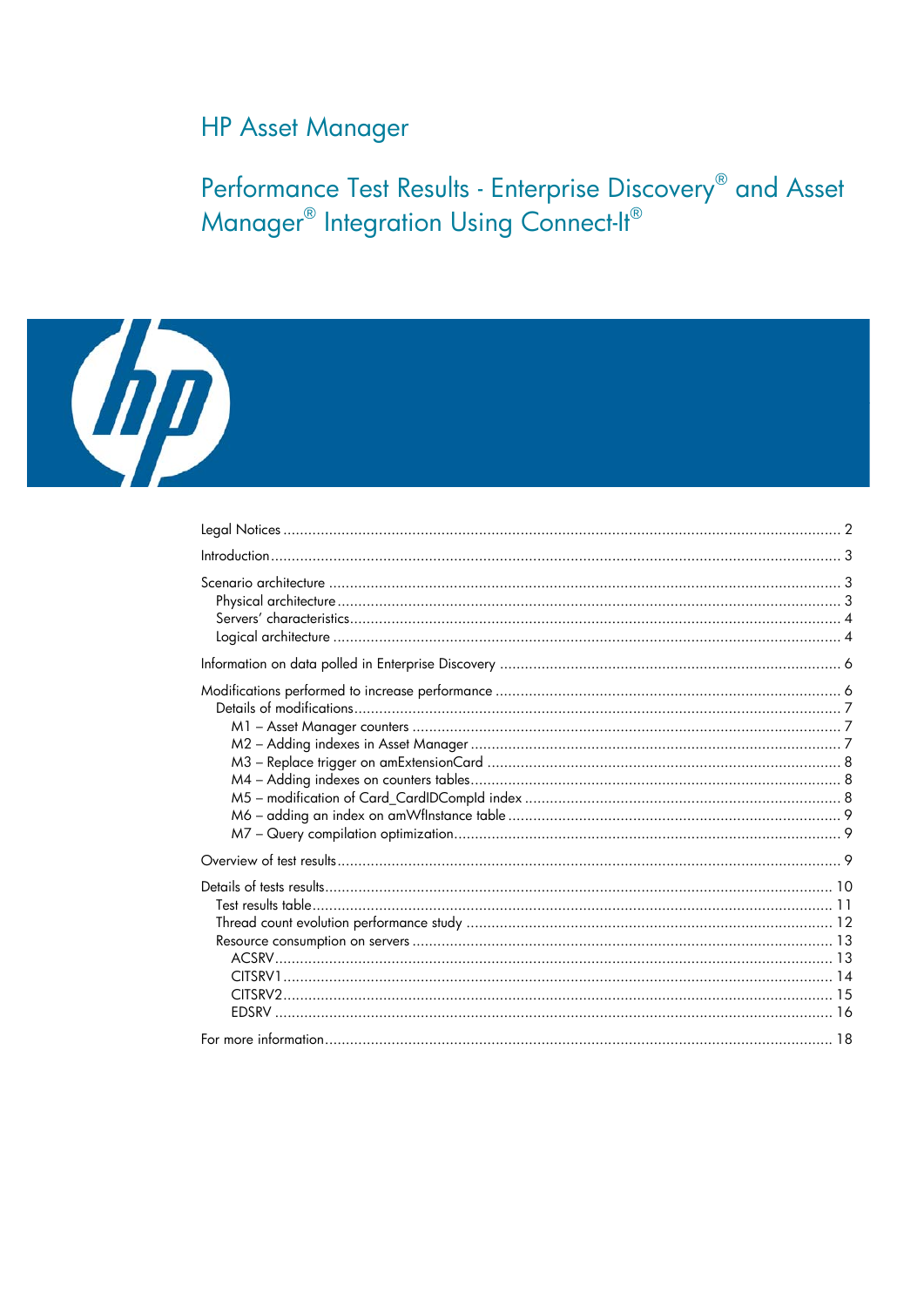# Legal Notices

© Copyright 1994-2008 Hewlett-Packard Development Company, L.P.

Confidential computer software.

Valid license from HP required for possession, use or copying.

Consistent with FAR 12.211 and 12.212, Commercial Computer Software, Computer Software Documentation, and Technical Data for Commercial Items are licensed to the U.S. Government under vendor's standard commercial license.

The only warranties for HP products and services are set forth in the express warranty statements accompanying such products and services.

Nothing herein should be construed as constituting an additional warranty.

HP shall not be liable for technical or editorial errors or omissions contained herein.

The information contained herein is subject to change without notice.

Adobe®, Adobe logo®, Acrobat® and Acrobat Logo® are trademarks of Adobe Systems Incorporated.

Corel® and Corel logo® are trademarks or registered trademarks of Corel Corporation or Corel Corporation Limited.

Java™ is a US trademark of Sun Microsystems, Inc.

Microsoft®, Windows®, Windows NT®, Windows® XP, Windows Mobile® and Windows Vista® are U.S. registered trademarks of Microsoft Corporation.

Oracle® is a registered trademark of Oracle Corporation and/or its affiliates.

UNIX® is a registered trademark of The Open Group.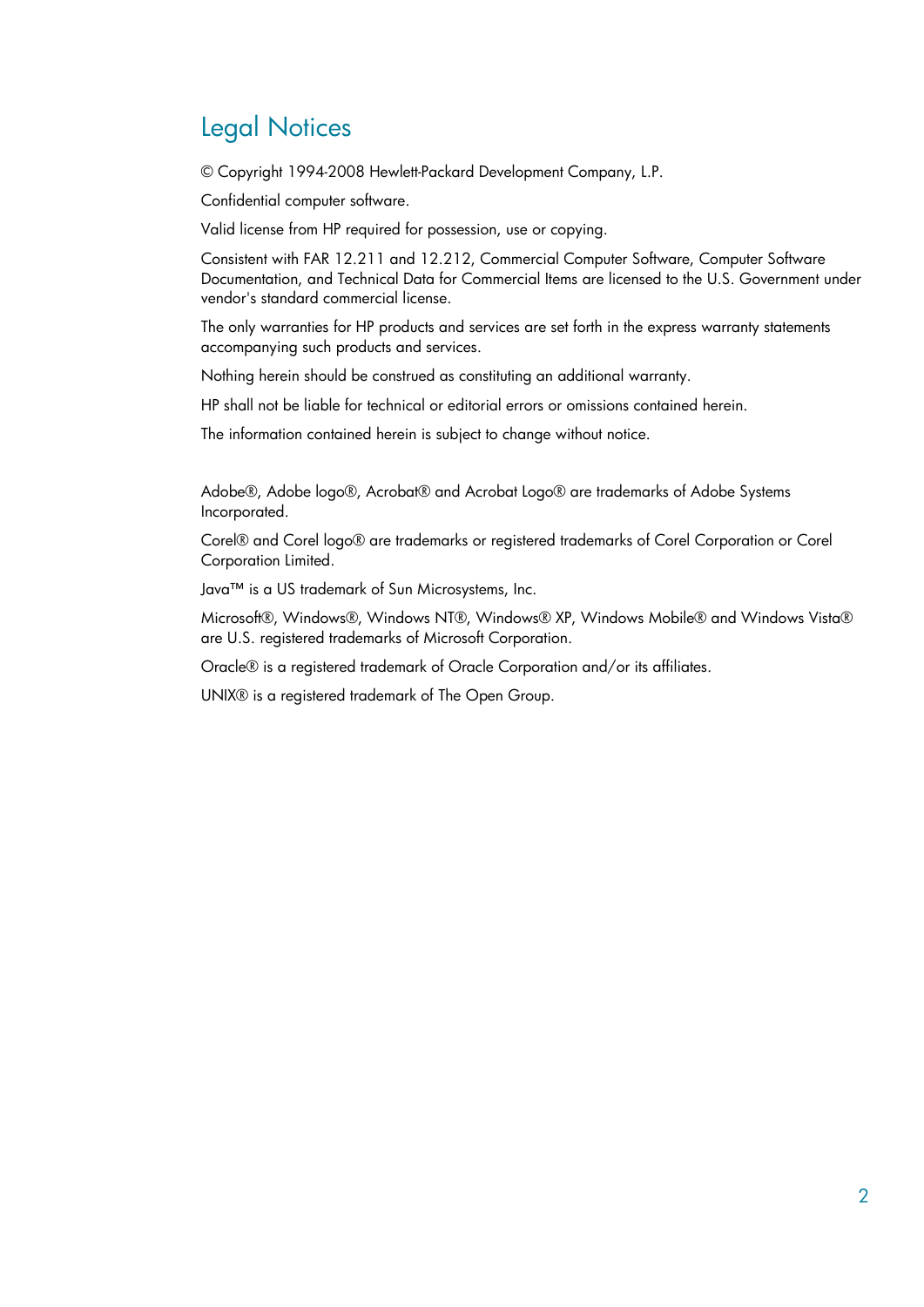# **Introduction**

This document shows the performance gain that can be obtained by making specific modifications to the out-of-the-box Enterprise Discovery®-to-Asset Manager®Connect-It® integration scenario. It describes the various modifications that you make and the improved results that you may experience.

As this document shows, applying these modifications can decrease the scenario execution time to about  $1/12<sup>th</sup>$  the execution time experienced using the out-of-box scenario.

**Important**: This document is intended for customers who have large amounts of data and high performance expectations with Connect-It. Customers who have small amounts of data to integrate from Enterprise Discovery to Asset Manager will likely find that the benefits of modifying the out-of-box scenario, edac.scn, are not worth the required time and effort. In addition, customers who want to implement these modifications should already be familiar with both Connect-It and Asset Manager. It is also preferable that they have skills in SQL.

**Note:** The results of implementing these modifications in a production environment may vary based on a variety of factors, including hardware and software configurations; network hardware, software, and traffic volume; other applications running on client and server machines, including the database; and expertise in tuning Enterprise Discovery, Connect-It, and Asset Manager. All these factors are beyond the scope of this document.

**Note 2:** The testing was performed on a platform with AssetCenter 4.4.2. The results are still available for Asset Manager 5.0 and 5.1 as they were no significant change in the area concerned by the testing. In the results you still find reference to AssetCenter, former name for Asset Manager.

# Scenario architecture



## **Physical architecture**

Two servers hosting Connect-It will be used. Both extract data from Enterprise Discovery and insert it into Asset Manager. The scenarios on both servers are the same, except for the filter in the produced documents. (See the section Information on data polled in Enterprise Discovery).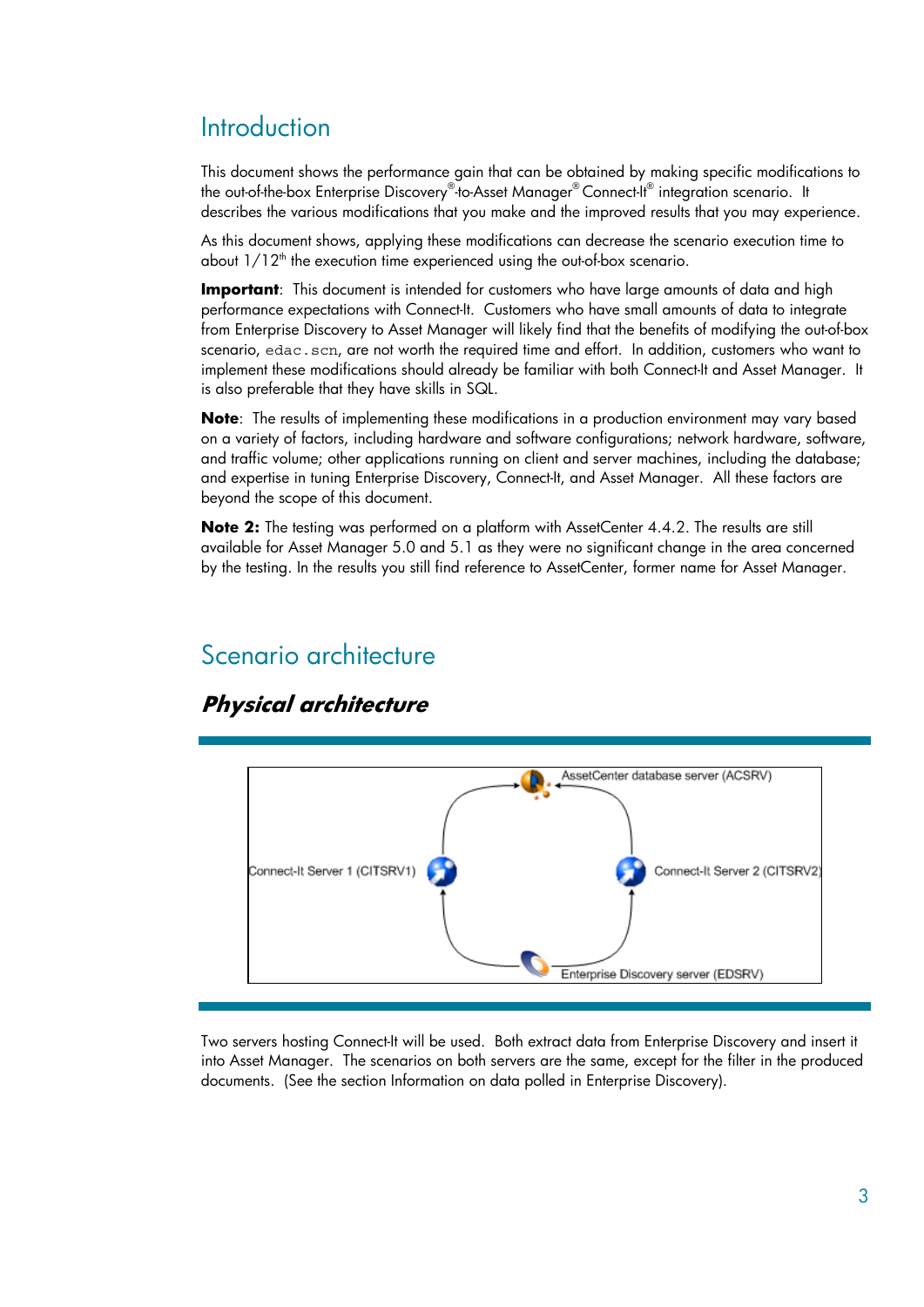## **Servers' characteristics**

The following table shows specific information about the servers that were used in the benchmark test. All servers include Intel® Xeon® or Pentium® processors and run the Microsoft® Windows Server® 2003 operating system.

| <b>Server</b>  | <b>RAM</b> | l CPU.                                                             | los                         | <b>Software</b> |
|----------------|------------|--------------------------------------------------------------------|-----------------------------|-----------------|
| <b>ACSRV</b>   | l4 Gb.     | 4x Intel Xeon MP 3,16 Ghz                                          | Windows Server 2003         | - IAC 44        |
| CITSRV1        | l2 Gb.     | 4x Intel Xeon 3,6 Ghz                                              | Windows Server 2003 CIT 3.6 |                 |
| <b>CITSRV2</b> | 1.5 Gb     | 12x Intel Pentium III 662Mhz                                       | Windows Server 2003 CIT 3.6 |                 |
| <b>EDSRV</b>   | 4 Gb       | 4x Intel Pentium III Xeon 550 Mhz   Windows Server 2003   ED 2.0.1 |                             |                 |

### **Logical architecture**

The scenario extracts computer data, along with hardware and software information, from Enterprise Discovery and inserts it into Asset Manager. The parallelization capability of Connect-It, which allows multiple threads to perform operations, will be used to improve scenario execution time. Nevertheless, using Connect-It parallelization adds the risk of deadlocks, and the out-of-box scenario, which is intended to be run without parallelization, must be modified to be thread-safe.

Elements creation has been sequenced to allow parallelization to work correctly and to avoid deadlocks. Indeed, with the original scenario, enabling parallelization without modifications to the scenario will allow the creation of the same object in different threads. For instance, with insertions of computers having the same model, there can be a deadlock while creating the model or the associated brand.

The idea is to first create elements that will be used by other elements. For instance, in a first mapping, the computer brands will be created, then computer models (using the brands) will be created, and finally the computers themselves are created. Connectors performing insertions of shared elements (such as brands or models) must not be parallelized; only the connector performing insertions of unique elements (such as computers) can be parallelized.

Elements with no link can be treated in the same mapping box. For instance, computer brands and monitor brands can be created in the same mapping box. The diagram below shows the rebuilt scenario matching those requirements, and indicates where the different elements are created: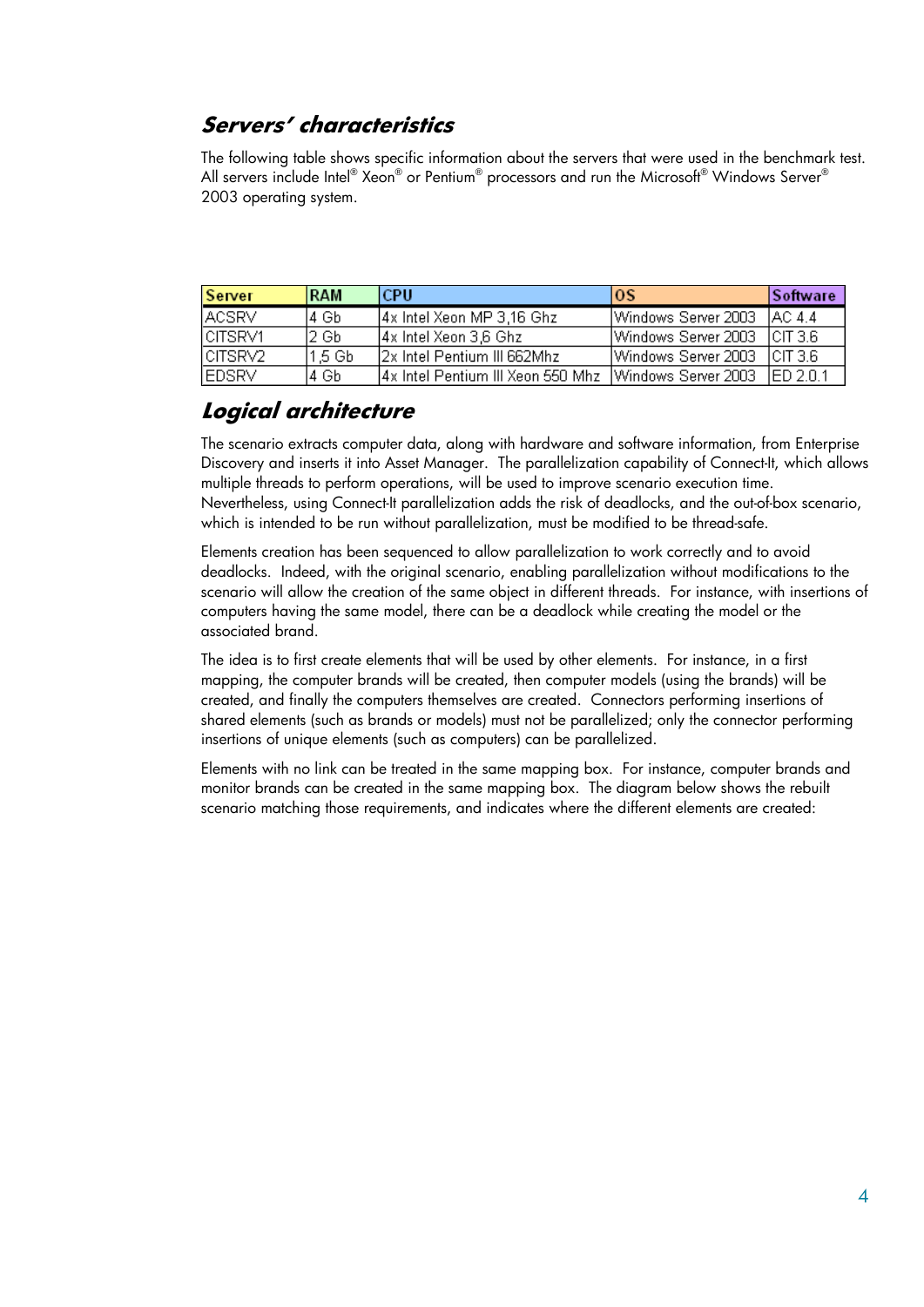

Here is a description of the different elements:

- Enterprise Discovery: The Enterprise Discovery connector produces documents for computers present in the Enterprise Discovery database. It produces documents only for computers, and not for other elements that are in the original out-of-the-box scenario edac.scn. (See the *Connect-It User's Guide* for more information.)
- Mapping: This mapping element is used for inserting computer brands, monitor brands, and software models. Insertion of computer brands and computer models, monitor brands, and monitor models has been done in two different mapping boxes, to prevent deadlocks from occurring in the Asset Manager database while creating the models and brands.
- Asset Management: The Asset Manager connector is used to insert computer brands, monitor brands, and computer models. This connector will never be multithreaded, to prevent deadlocks.
- Mapping2: This mapping box is used for inserting monitor models and computer models (using the brands created in the previous operations).
- Asset Management2: The Asset Manager connector is used to insert monitor and computer models. This connector will never be multithreaded, to prevent deadlocks.
- Mapping1: This mapping box is used to insert computers in Asset Manager. All are created except the amSoftInstall and amMonitor components. The amSoftInstall and amMonitor components are not mapped because there is a problem in multithreading with those components; they are inserted twice into Asset Manager (resulting in false information inserted into Asset Manager and in poor result performance). For instance, with one software installation, Connect-It tries to insert the same software installation into Asset Manager two times. The amSoftInstall and amMonitor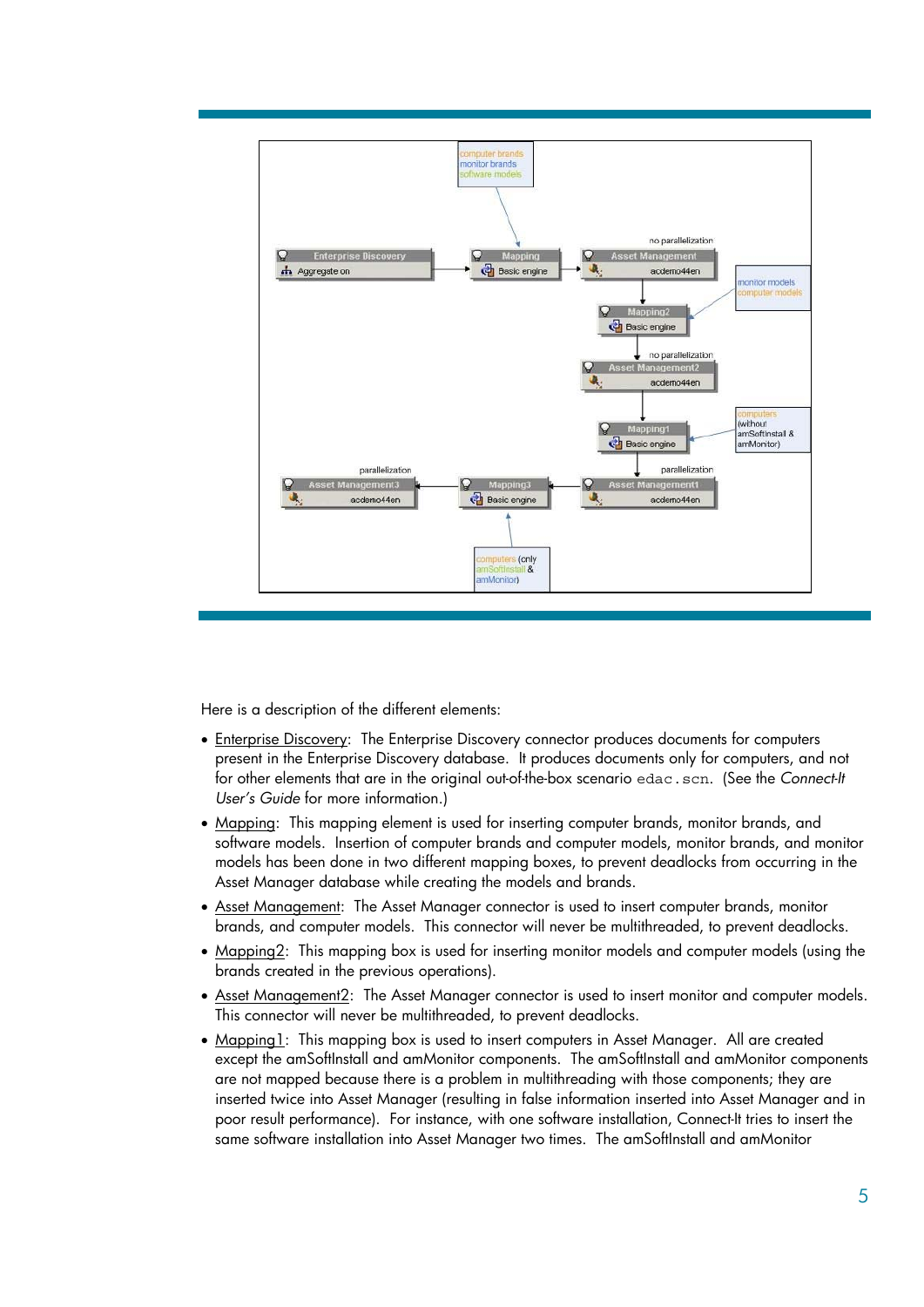components must be inserted in a separated mapping (see Mapping3 below); this way, the right number of amSoftInstall and amMonitor elements will be inserted.

- Asset Management1: This Asset Manager connector is used to insert computers (without amSoftInstall and amMonitor). This connector can be multithreaded (using the Connect-It parallelization capability, an Asset Manager connector advanced property), without risk of deadlocks.
- Mapping3: This mapping box is used to complete the previous computers' insertions with amSoftInstall and amMonitor elements.
- Asset Management3: This Asset Manager connector is used to insert amSoftInstall and amMonitor elements. This connector can be multithreaded (using Connect-It parallelization capability, an Asset Manager connector advanced property), without risk of deadlocks.

**Note**: The optimized scenario named edac-optim.scn is attached to the white paper, so that the reader can refer to it and consult the modifications performed.

# Information on data polled in Enterprise Discovery

| <b>Element</b>   | <b>Total</b> | Average per computer |
|------------------|--------------|----------------------|
| software         | 1 078 643    | 18.82                |
| <b>Imonitors</b> | 17 035       | 0.30                 |
| extensions cards | 477 945      | 8.34                 |
| logical devices  | 522 810      | 9.12                 |
| physical devices | 97 807       | 1.71                 |
| network cards    | 108 460      | 1.89                 |
| computers        | 57 327       |                      |

This table summarizes the data contained in the Enterprise Discovery database:

Considering the previous values, the number of portfolio items is 1,153,005 (including software, monitors, and computers).

So that the data polled on CITSRV1 and CITSRV2 is not the same, we perform an arbitrary filter that allows splitting Enterprise Discovery devices in two groups. The filter is applied on the field priority in the document that Enterprise Discovery produces. CITSRV1 polls computers whose priority is 1 (28,828 computers), and CITSRV2 polls computers whose priority is *not* 1 (28,499 computers).

# Modifications performed to increase performance

The various modifications that were made to improve performance are named M1 through M7.

Tuning Asset Manager counters, adding indexes in the Asset Manager database, and using the Connect-It parallelization feature reduced scenario execution time by 11/12 (over 91%). The out-ofthe-box edac.scn scenario takes 183 hours and 1 minute to complete the benchmark test, whereas the optimized scenario needs only 15 hours 3 minutes. (To review the all the optimizations, open the edac-optim.scn file, which is attached to this document) In the optimized scenario, 63 computers are inserted per minute into Asset Manager, which corresponds to 1,276 portfolio items inserted per minute.

This section describes the modifications in detail. The section *Details of modifications* summarizes the results obtained during the different tests performed.

During the scenario execution, ACSRV resources are not completely used: More than 70% of the CPU is available and only half of the memory is used. Nevertheless, all CPU resources on CITSRV1 and CITSRV2 are completely used. This means than the Connect-It servers are at their maximum, but not the Asset Manager server. So, it's still possible to have better performance results by adding a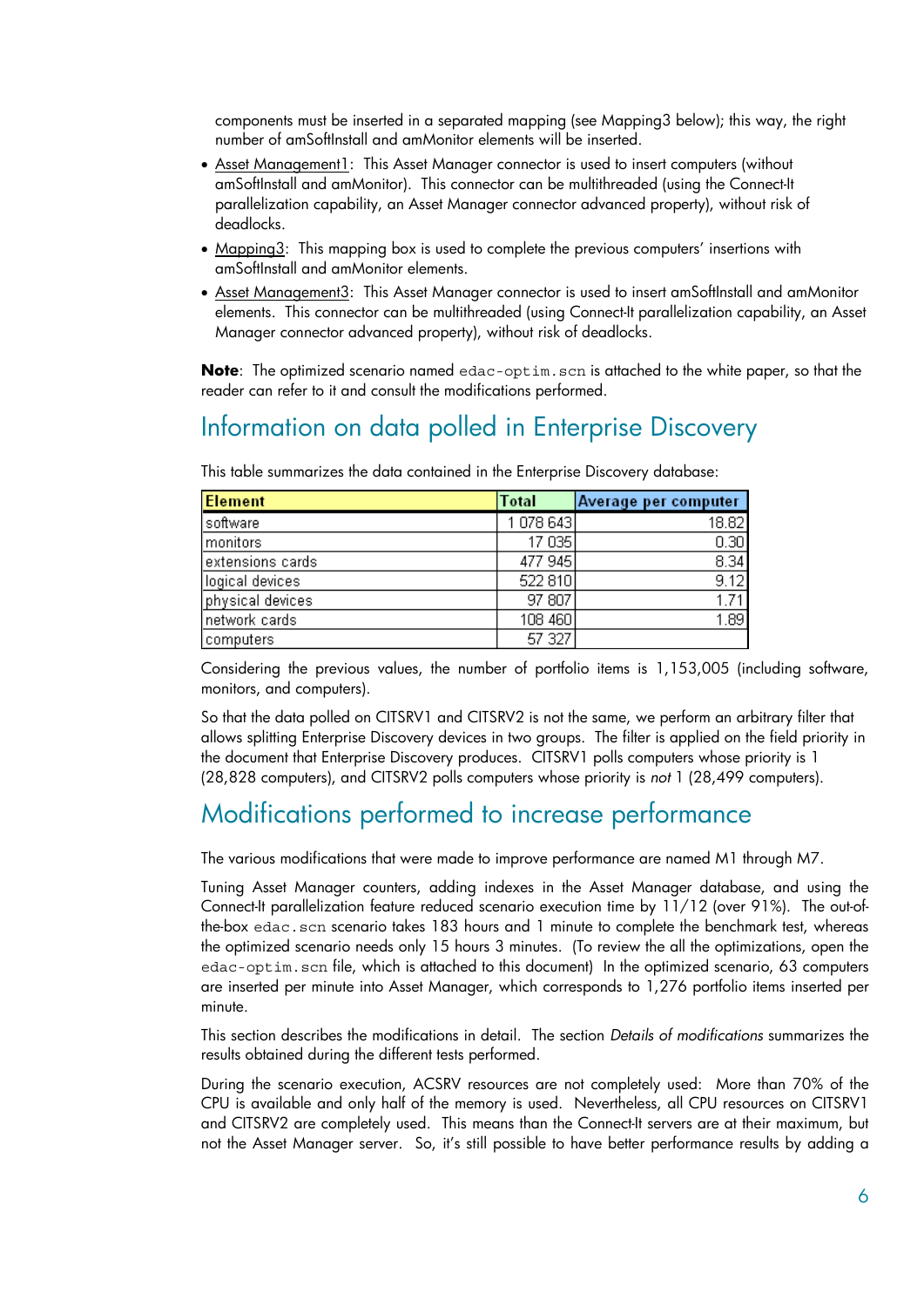third Connect-It server. The section *Resource consumption on servers* details the server profiles during testing.

## **Details of modifications**

#### M1 – Asset Manager counters

The first modification applied is the SQL Server procedure for managing counters in Asset Manager. Refer to the *Asset Manager Tuning* document, in the section *Eliminating locks and deadlocks*, to perform the necessary modifications. Here is a list of the counters that were modified in the benchmark:

| amDashboarditem_Name   | amInputEvent EventNo    | amOutputEvent_EventNo     | amWfActivAlarm_Ref     |
|------------------------|-------------------------|---------------------------|------------------------|
| amWfActivity Ref       | amWfEvent Ref           | amWfInstance_Ref          | amWfOrgRole_Ref        |
| amWfScheme Ref         | amWfTransition Ref      | amWfWorkItem Ref          | amCable CableTag       |
| amCableLink BarCode    | amColorCode Code        | amTraceHistory BarCode    | amCatalog_Code         |
| InternalRef            | amContract Ref          | amCntrRent Code           | amLoan Code            |
| amReturnEnv_Code       | amDaDepInstance_Name    | amDaWfScheme_Ref          | amBudget_code          |
| amBu3dgetCategory_code | amBudget_BudgetNo       | amCostCategory_Code       | amCostCenter Code      |
| amExpenseLine_ItemNo   | amFYDivision Code       | amPeriod_Code             | amCbkStoredEvent_Event |
| amDecisionTree BarCode | amDecisionTree Code     | amDownTimePeriod Code     | amEscalScheme BarCode  |
| amEscSchLevel Code     | amKnowlBase Code        | amProblemClass_BarCode    | amSeverity_Code        |
| amTicket_TicketNo      | amComputer_Name         | amComputer Group          | amConnection CnxNo     |
| amAsset AssetTag       | amBrand BarCode         | amCompany Code            | amModel_BarCode        |
| amModel ModelRef       | amNature_Code           | amNews Name               | amAssignment Code      |
| amMonitor_Serial       | amEmplDept_BarCode      | amEmplGroup_BarCode       | amLocation_BarCode     |
| amAdjustment_ItemNo    | amFieldAdjust_ItemNo    | amFieldAdjustModel_ItemNo | amProject_Code         |
| amReqLine_ItemNo       | amRequest_ReqNumber     | amStock Code              | amTraining_BarCode     |
| amWorkOrder WONo       | amInvoice_InvoiceNumber | amPOrder_PONumber         | amPOrdLine_ItemNo      |
| amDeliv Number         | amResa ItemNo           | amltemReceived ItemNo     | amWfSyncPoint_Ref      |
| amCategory_BarCode     | amDeliv_DelivNumber     | amExtensionCard CardID    |                        |

### M2 – Adding indexes in Asset Manager

As the scenario reconciles the PhysicalAddress, TcpIpAddress, and AssetTag fields, two of those fields must be indexed in the Asset Manager database to obtain better performance results. The AssetTag field is already indexed, so we need to index only PhysicalAddress and TcpIpAddress. Create indexes on the Computers table with Asset Manager Application Designer (former name in AssetCenter 4.4.x and 5.0x: AssetCenter Database Administrator - AMDBA) having the following properties:

- Index on PhysicalAddress:
	- o SQL Name: Cpu\_PhysicalAddress
	- o Fields: PhysicalAddress
	- o Type: Normal
- Index on TcpIpAddress:
	- o SQL Name: Cpu\_TcpIpAddress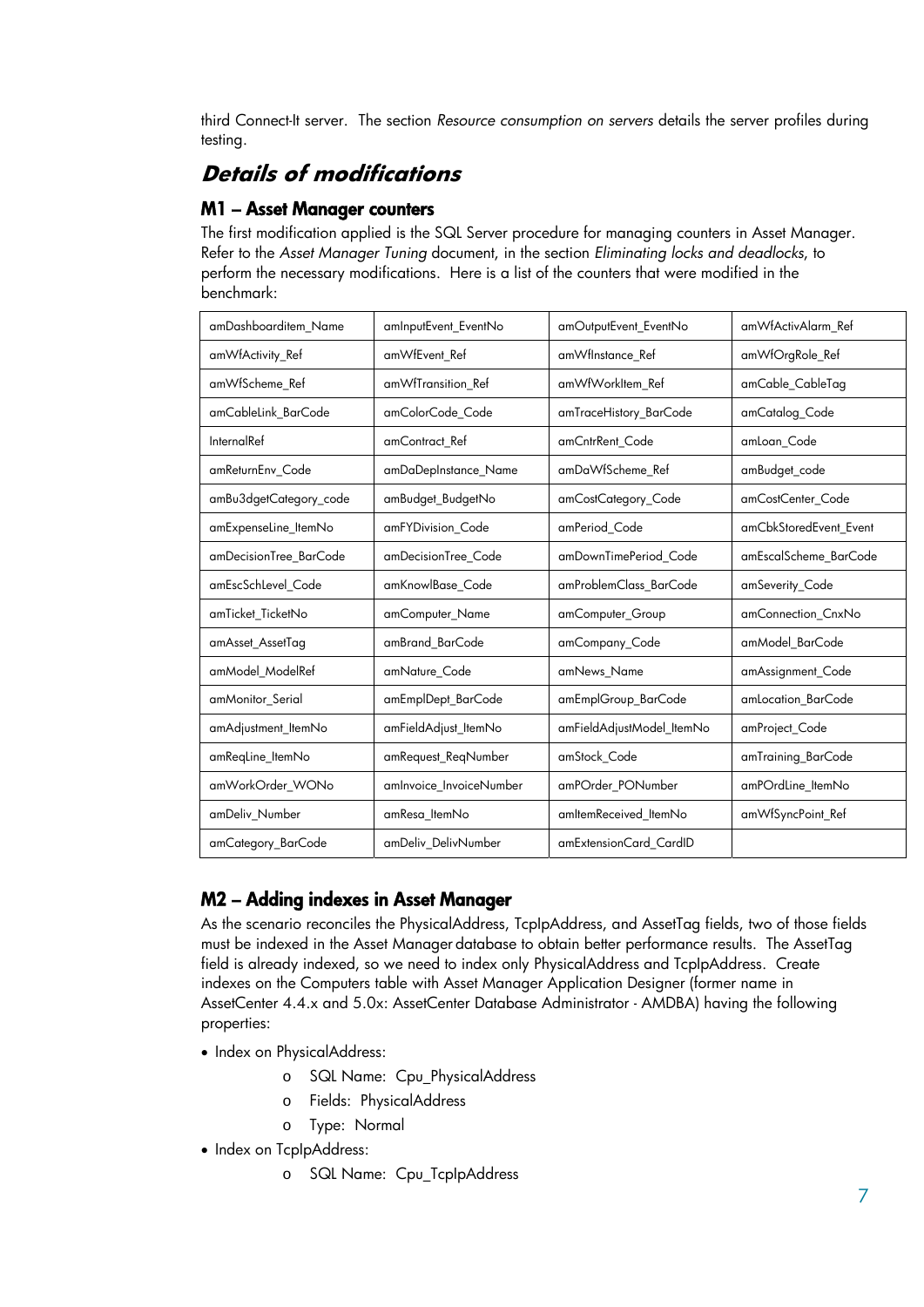- o Fields: TcpIpAddress
- o Type: Normal

#### M3 – Replace trigger on amExtensionCard

The existing trigger amExtensionCard\_ExtNoDupNdx present in the Asset Manager database can lead to deadlocks. To avoid them, replace the existing trigger with the following script (which was written for SQL Server). You will need to perform a SQL query directly on the database; be careful while performing this operation:

```
DROP TRIGGER itam.amExtensionCard_ExtNoDupNdx 
GO 
CREATE TRIGGER itam.amExtensionCard_ExtNoDupNdx ON itam.amExtensionCard FOR INSERT,UPDATE AS 
  IF UPDATE (CardID) OR UPDATE (lCompId) 
BEGIN
  TR NOT((SELECT MAX(CardID) FROM inserted) IS NULL AND (SELECT MAX(lCompId) FROM inserted) IS 
NULL)) 
BEGIN 
IF( 
 NOT EXISTS (SELECT * FROM deleted) OR EXISTS (SELECT i.lCardId FROM inserted i, deleted d 
WHERE i.lCardId = d.lCardId AND((ISNULL(d.CardID,'') <> ISNULL(i.CardID,''))OR(d.lCompId <>
i.lCompId)))) 
BEGIN
IF( 
  (SELECT COUNT(*) FROM inserted I, itam.amExtensionCard E (Index=Card_CardIDlCompId nolock) 
WHERE (I.lCompId = E.lCompId AND ISNULL(I.CardID,'')= ISNULL(E.CardID,''))) > (SELECT 
COUNT(*) FROM inserted) ) 
BEGIN
RAISERROR ('NoDupIndexTriggered : ''amExtensionCard.Card_CardIDlCompId''', 14, 3) 
IF 0 < (SELECT COUNT(*) FROM deleted) 
UPDATE amExtensionCard SET lCardId = D.lCardId, dtLastModif = D.dtLastModif, CardID = 
D.CardID, Name = D.Name, Revision = D.Revision, Type = D.Type, VendorID = D.VendorID, 
lCompId = D.lCompId, lVendorId = D.lVendorId FROM deleted D WHERE amExtensionCard.lCardId = 
D.lCardId AND amExtensionCard.lCardId IN (SELECT D.lCardId FROM deleted D) 
ELSE 
DELETE FROM amExtensionCard WHERE lCardId = (SELECT lCardId FROM inserted) 
END 
END 
END 
END
```
#### M4 – Adding indexes on counters tables

The counters tables we created above help prevent deadlocks in the Asset Manager database, but when running a scenario that inserts a lot of records, the stored procedure that purges records does not have the time to delete the items in the tables. Access time to the records increases over time. Indexes on the most used tables can help there. As counter tables are not exposed in AMDBA, a SQL query must be directly performed on the database. Be careful while performing this operation.

The following script (which was written for SQL Server) creates indexes on four tables:

| create unique index idx cnt amWfInstance Ref luserspid lValue       |
|---------------------------------------------------------------------|
| on itam.cnt_amWfInstance_Ref (luserspid, lValue)                    |
| create unique index idx_cnt_amExtensionCard_CardID_luserspid_lValue |
| on itam.cnt_amExtensionCard_CardID (luserspid, lValue)              |
| create unique index idx_cnt_amComputer_Name_luserspid_lValue        |
| on itam.cnt_amComputer_Name (luserspid, lValue)                     |
| create unique index idx cnt amAssignment Code luserspid lValue      |

#### M5 – modification of Card\_CardIDCompId index

The index (on amExtensionCard table in the Asset Manager database) is not optimal; its columns have to be inverted to be more effective. Because it is a system index, you directly perform a SQL query to invert the columns; be careful while performing this modification. Note that the following script was written for SQL Server: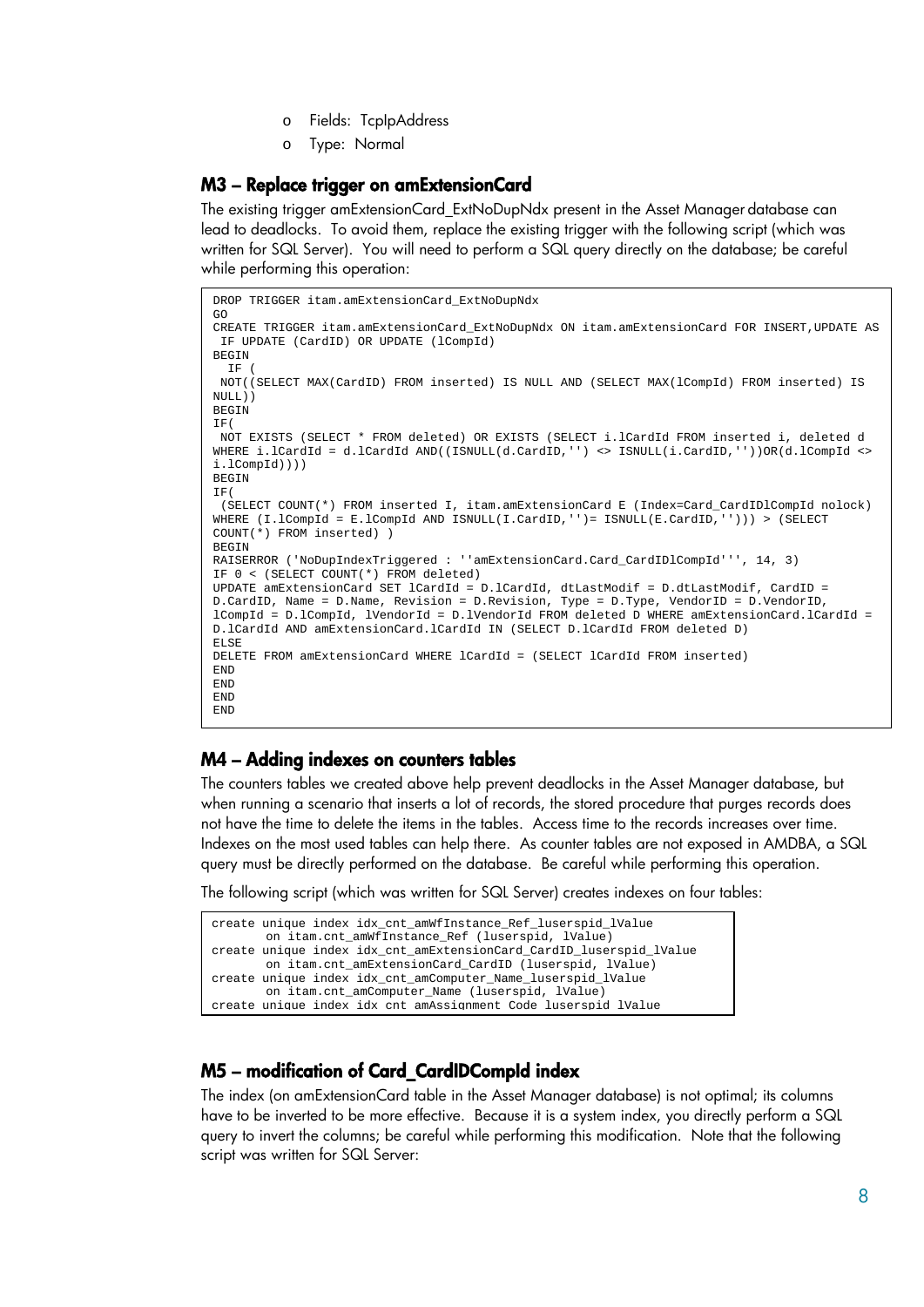```
CREATE INDEX [Card_CardIDlCompId] 
       ON [itam].[amExtensionCard] ([lCompId], [CardID]) 
WITH 
       DROP_EXISTING 
ON [PRIMARY]
```
#### M6 – adding an index on amWfInstance table

Even if this table is not directly called by the integration scenario, many "where" clauses are executed by Asset Manager during the scenario execution. The queries are time-consuming for the database because there is no index on this table. Create an index on Workflow instances table with AMDBA having the following properties:

- SQL Name: Wflnst IDocRecordIdlWfSchId
- Fields: lDocRecordId, lWfSchId
- Type: Normal

#### M7 – Query compilation optimization

Looking at MS SQL Server database activity with the Profiler tool, we see that queries were often recompiled. Also, some queries directly contained values (instead of using parameters), and so were systematically compiled. Parameters have been added to the amdb.ini file on CITSRV1 and CITSRV2 to avoid this behavior. The parameters are placed under the section corresponding to the connection used by the connector to reach the Asset Manager database:

```
[ACDemo44en] 
Engine=MSSQL 
… 
StmtCache=500 
ConstAsText=0 
ConstAsTextForSelect=0 
ConstAsTextForGet=0
```
For system ODBC connections, the file can be found under  $C:\infty$  indows ; for user ODBC connections, the file can be found under C:\Documents and Settings\<*User*>.

## Overview of test results

Tuning Asset Manager counters, adding indexes in the Asset Manager database, and using the Connect-It parallelization feature reduced scenario execution time by 11/12 (over 91%). The out-ofthe-box edac.scn scenario needs 183 hours and 1 minute to complete, whereas the optimized scenario needs only 15 hours 3 minutes. In the optimized scenario, 63 computers are inserted per minute into Asset Manager, which corresponds to 1,276 portfolio items inserted per minute.

Refer to the section *Modifications performed to increase performance* to see the modifications in detail. The section *Details of tests results* summarizes the results obtained during the different tests made.

During the scenario execution, ACSRV resources are not completely used: More than 70% of the CPU is available and only half of the memory is used. Nevertheless, all CPU resources on CITSRV1 and CITSRV2 are completely used. This means than the Connect-It servers are at their maximum, but not the Asset Manager server. So, it is still possible to have better performance results by adding a third Connect-It server. The section *Resource consumption on servers* details the server profiles during testing.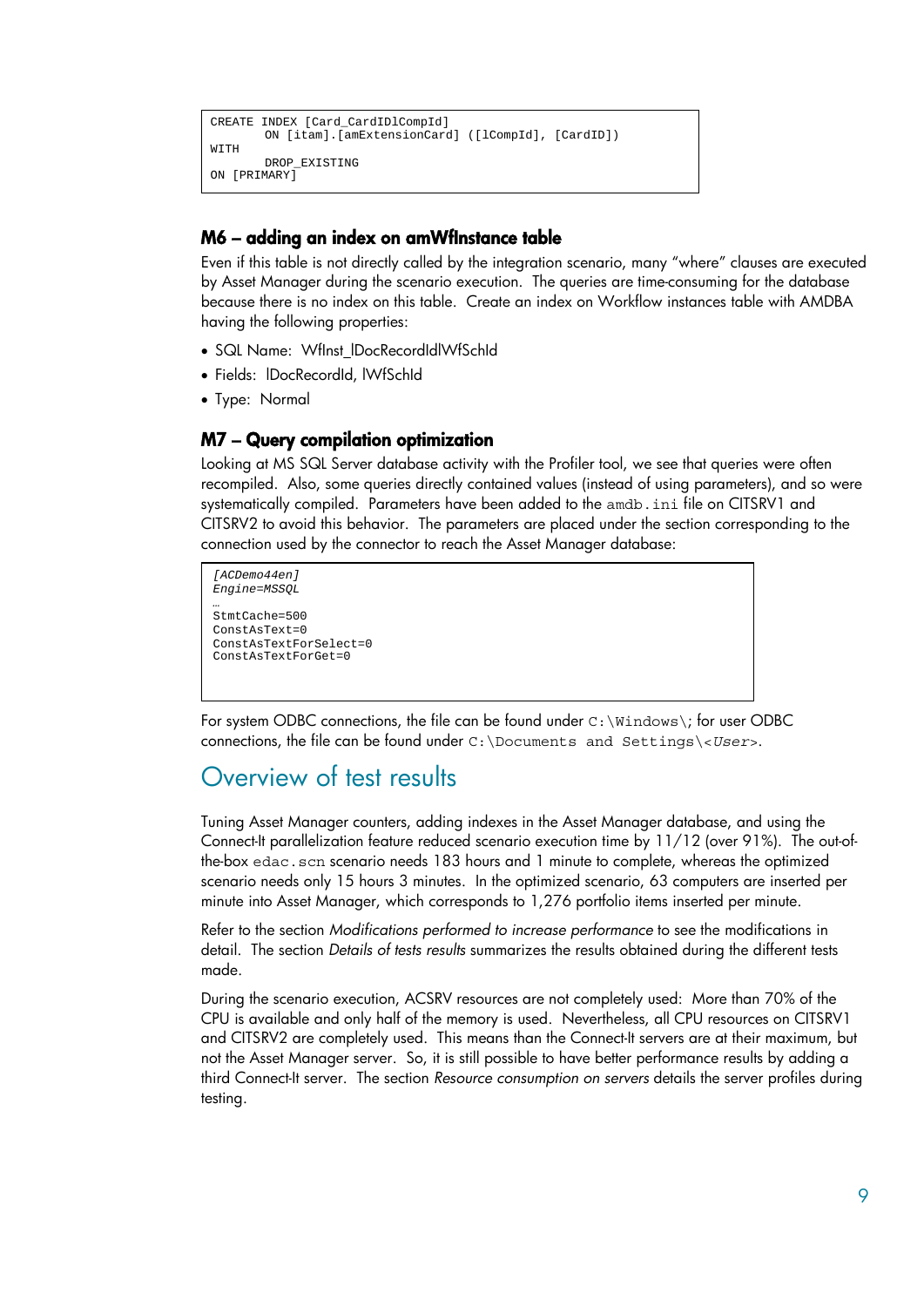# Details of tests results

The first tests (T1, T2, T3 and T4) were done without splitting the treatment of amComputer insertions from amSoftInstall / amMonitor insertions. This means that there were no "Asset Management3" and "Mapping3" elements in the scenario for those tests; all was done in "Mapping1" mapping box.

In the results table, the "Configuration" column displays the number of threads for:

- The "Asset Management1" component in T1, T2, T3 and T4 tests
- The "Asset Management1"/"Asset Management3" components in subsequent tests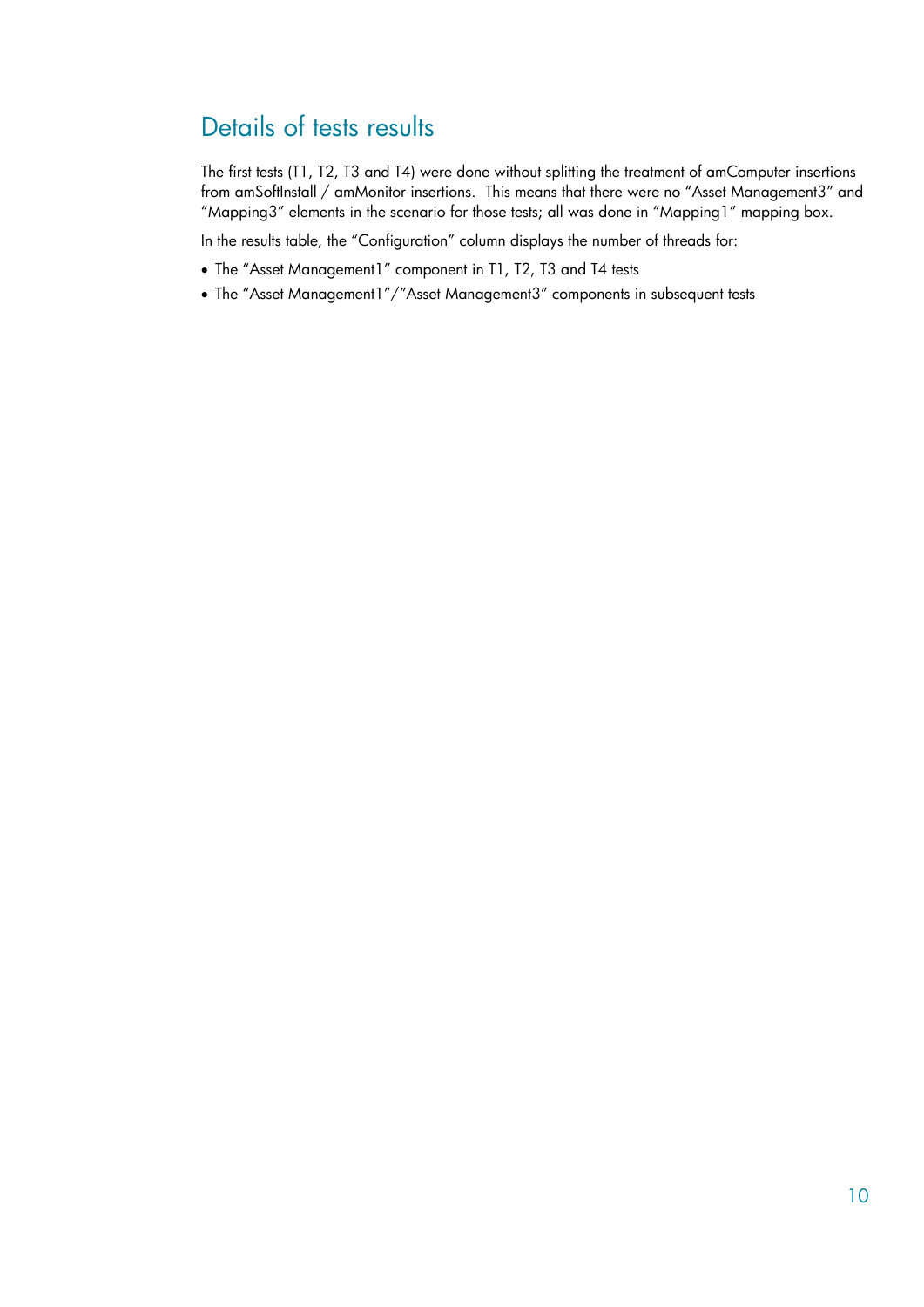### **Test results table**

| $N^{\circ}$      | Scenario / Modifications applied | Configuration               |                | Time measurement |            |           | sec      |      | computer computer | -nb      |                 | sec / portfolio | portfolio | portfolio               |
|------------------|----------------------------------|-----------------------------|----------------|------------------|------------|-----------|----------|------|-------------------|----------|-----------------|-----------------|-----------|-------------------------|
|                  |                                  | <b>CITSRV1</b>              | <b>CITSRV2</b> | CITSRV1 CITSRV2  |            | ∃Avq Time | computer | sec  | min               | rejected | <b>Telected</b> | <b>item</b>     |           | item / sec   item / min |
|                  | ledac                            |                             | thread         |                  | 183:01:00  | 183:01:00 | 1.49'    | 0.09 |                   |          | 0.001           | 0.57            | 75!       | 105.00                  |
|                  | edacOptim - M1                   | thread                      | thread         | 102:55:00        | 44:43:00   | 73:49:00  | 4.64     | 0.22 | 13.2              |          | 0.001           | 0.23            | 4.34      | 260.40                  |
| TЗ               | ledacOptim - M1-M2               | thread                      | l thread       | 112:13:00        | 53:22:001  | 82:47:30  | 5.20     | 0.19 | 44.               |          | 0.001           | 0.26            | 3.87      | 232.20                  |
|                  | edacOptim - M1-M2-M3             | 2 threads                   | 18 threads i   | 21:51:00         | 16:48:00 l | 19:19:30  | 1.21     | 0.82 | 49.1              |          | 0.001           | 0.06            | 16.57     | 994.20                  |
| T <sub>5</sub> * | edacOptim - M1-M2-M3             | 20/10 threads 112/6 threads |                | 19:52:00         | 16:01:001  | 17:56:30  | 1.13     | 0.89 | 53.4              |          | 0.001           | 0.06            | 17.85     | 071.00                  |
| T <sub>6</sub>   | ledacOptim - M1-M2-M3-M4         | 20/10 threads 112/6 threads |                | 18:31:00         | 17:04:00   | 17:47:30  | r. 12    | 0.90 | 54                |          | 0.001           | 0.06            | 18.00     | 080.00                  |
| 17               | ledacOptim - M1-M2-M3-M4-M5      | 20/10 threads 12/6 threads  |                | 19:03:00         | 16:10:00   | 17:36:30  | 1.11     | 0.90 | 54                |          | 0.001           | 0.05            | 18.19     | 091.40                  |
| T <sub>8</sub>   | ledacOptim - M1-M2-M3-M4-M5      | 6/3 threads                 | I6/3 threads   | 20:26:00         | 15:19:00   | 17:52:30  | 1.12     | 0.89 | 53.4              |          | 0.001           | 0.06            | 17.92     | 075.20                  |
| T <sub>9</sub>   | edacOptim - M1-M2-M3-M4-M5-M6    | 6/3 threads                 | I6/3 threads   | 15:03:00         | 15:28:00 l | 15:15:30  | 0.96     | 1.04 | 62.4              |          | 0.001           | 0.05            | 20.99     | 259.40                  |
|                  |                                  |                             | 18/3 threads   | 12:39:00         | 17:28:00]  | 15:03:30  | 0.95     | 1.06 | 63.6              |          | 0.001           | 0.05            | 21.27     | 276.20                  |

The following formulas were used to calculate the values shown in the test results table:

- "Avg time" : If the treatment was done by CITSRV1 and CITSRV2, then "Avg time" equals ("Time passed on CITSRV1" + "Time passed on CITSRV2") / 2. Otherwise it's the time passed on the server used; the type is "hh:mm:ss"
- "sec/computer" = "Avg Time (seconds)" / "Number of computers scanned in Enterprise Discovery"
- "computer/sec" = "Number of computers scanned in Enterprise Discovery" / "Avg Time (seconds)"
- "computer/min" = "computer/sec" \* 60
- "sec/portfolio item" = "Avg Time (seconds)" / "Number of portfolio items to be inserted in Asset Manager"
- "portfolio item/sec" = "Number of portfolio items to be inserted in Asset Manager" / "Avg Time (seconds)"
- "portfolio item/min" = "portfolio item/sec" **\*** 60
- "%rejected" = "Number of computers documents on error" / "Number of computers scanned in Enterprise Discovery" \* 100

**\*** T5 is the first scenario having amSoftInstall and amMonitor insertions separated from amComputer insertions.

Note on threads number: As you can see, between T7 and T8 the scenario duration is quite similar, despite the important threads reduction. The threads count does not need to be too high to have an interesting performance gain; moreover, having too many threads causes high CPU consumption and latency in SQL Server treatments (because threads are waiting for other threads). Refer to the next paragraph to see the performance evolution in terms of thread count evolution.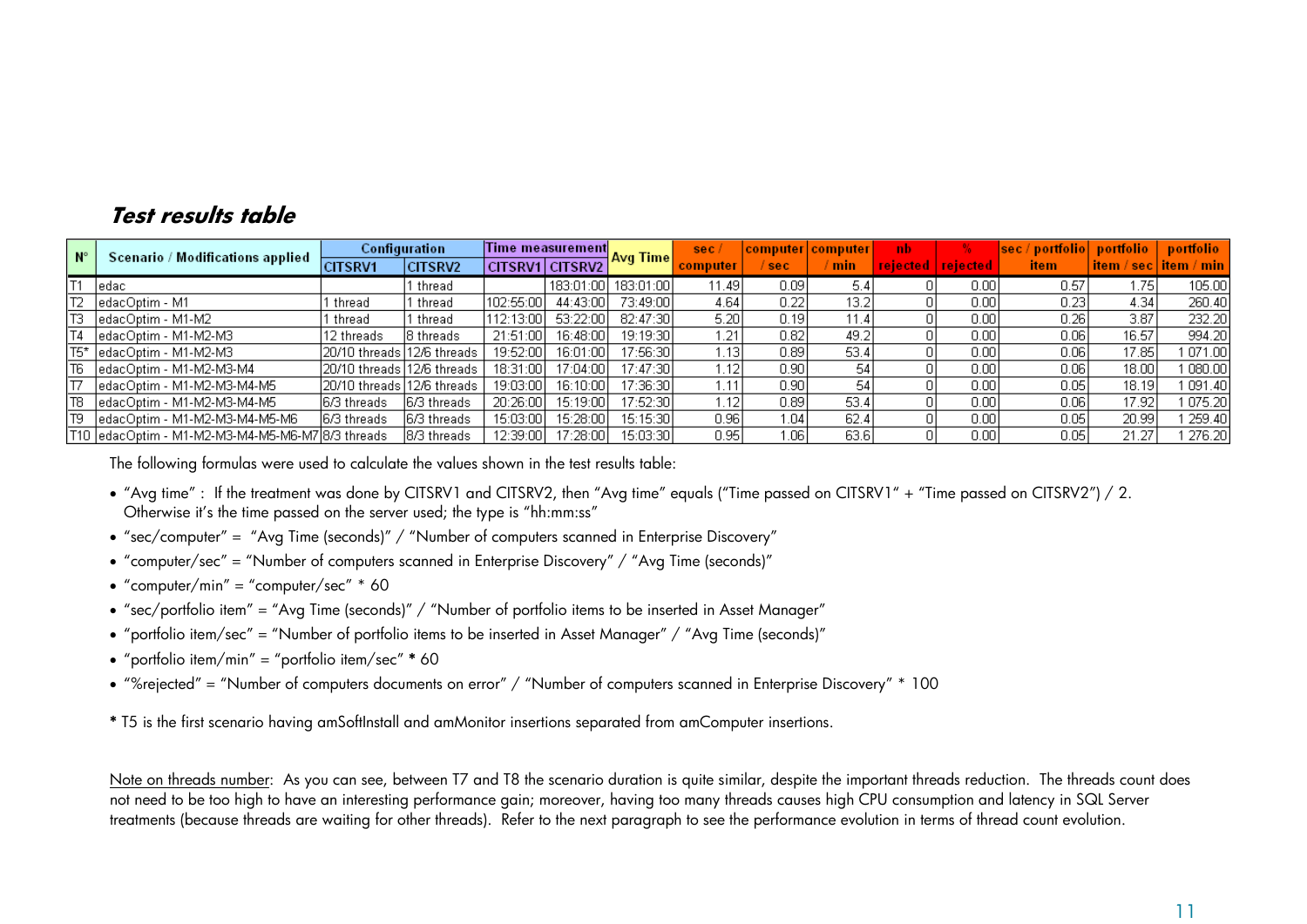## **Thread count evolution performance study**

To determine the best thread count to configure in the "Asset Management1" and "Asset Management3" connectors, we performed tests, varying the number of threads and checking the time required for the scenario to execute. During the tests, the number of documents to produce was limited to 2,000. The optimized scenario was used to perform the study. The results are in the above table and chart.

| Configuration |   |                                 | Threads Time needed (h:mm) |              |                | sec/           | computer                                                                                          | computer |         |       |  |
|---------------|---|---------------------------------|----------------------------|--------------|----------------|----------------|---------------------------------------------------------------------------------------------------|----------|---------|-------|--|
|               |   | CITSRV1 threads CITSRV2 threads |                            | <b>Total</b> | <b>CITSRV1</b> | <b>CITSRV2</b> | Avg (h:mm)                                                                                        | compute  | $/$ sec | / min |  |
|               | Π |                                 |                            | $2 2/2^{*}$  | 0:00           | 1:13           | 1:13                                                                                              | 2.19     | 0.46    | 27.40 |  |
|               |   |                                 |                            | 1/1          | 1:28           | 1:03           | 1:15                                                                                              | 2.25     | 0.44    | 26.67 |  |
|               |   |                                 |                            | 2/1          | 0:51           | 0:43           | 0:47                                                                                              | 1.41     | 0.71    | 42.55 |  |
| 2             | 2 | 2                               |                            | 2/2          | 0:56           | 0:46           | 0:51                                                                                              | 1.53     | 0.65    | 39.22 |  |
| 3             | 2 | 3                               |                            | 3/2          | 0:44           | 0:43           | 0:43                                                                                              | 1.29     | 0.78    | 46.51 |  |
| 4             | 2 | 4                               | 2                          | 4/2          | 0:40           | 0:38           | 0:39                                                                                              | 1.17     | 0.85    | 51.28 |  |
| 4             | 3 |                                 | 3                          | 4/3          | 0:38           | 0:39           | 0:38                                                                                              | 1.14     | 0.88    | 52.63 |  |
| 5             | 3 | 5                               | 3                          | 5/3          | 0:36           | 0:38           | 0:37                                                                                              | 1.11     | 0.90    | 54.05 |  |
| 6             | з | 6                               |                            | 3 6/3        | 0:36           | 0:38           | 0:37                                                                                              | 1.11     | 0.90    | 54.05 |  |
| ⇁             | 3 |                                 | 3                          | 7/3          | 0:35           | 0:38           | 0:36                                                                                              | 1.08     | 0.93    | 55.56 |  |
| 8             | з | 8                               |                            | 3 8/3        | 0:33           | 0:38           | 0:35                                                                                              | 1.05     | 0.95    | 57.14 |  |
| 8             | 4 | 8                               |                            | 4 8/4        | 0:33           | 0:38           | 0:35                                                                                              | 1.05     | 0.95    | 57.14 |  |
| 9             |   | 9                               |                            | 4 9/4        | 0:33           | 0:38           | 0:35                                                                                              | 1.05     | 0.95    | 57.14 |  |
| 10            | 4 | 10                              |                            | 4 10/4       | 0:33           | 0:38           | 0:35                                                                                              | 1.05     | 0.95    | 57.14 |  |
| 10            | 5 | 10                              | 5                          | 10/5         | 0:32           | 0:38           | 0:35                                                                                              | 1.05     | 0.95    | 57.14 |  |
| 11            | 5 | 11                              | 5                          | 11/5         | 0:33           | 0:37           | 0:35                                                                                              | 1.05     | 0.95    | 57.14 |  |
| 12            | 5 | 12                              | 5.                         | 12/5         | 0:33           | 0:38           | 0:35                                                                                              | 1.05     | 0.95    | 57.14 |  |
| 12            | 6 | 12                              |                            | 6 12/6       | 0:32           | 0:39           | 0:35                                                                                              | 1.05     | 0.95    | 57.14 |  |
|               |   |                                 |                            |              |                |                | $\star$ in this test, only CITSRV2 is used, the 2,000 computers are treated on this single server |          |         |       |  |

In the configuration column table, the first value on a server is the number of threads in the "Asset Management1" connector; the second value is the number of threads in the "Asset Management3" connector.



The results show that beyond 8 threads allocated to the "Asset Management1" connector and 3 threads allocated to "Asset Management3", there is no more performance gain. Therefore, this is the configuration that was applied to the final test (T10 in the results table in the section *Test results table*) for the connectors.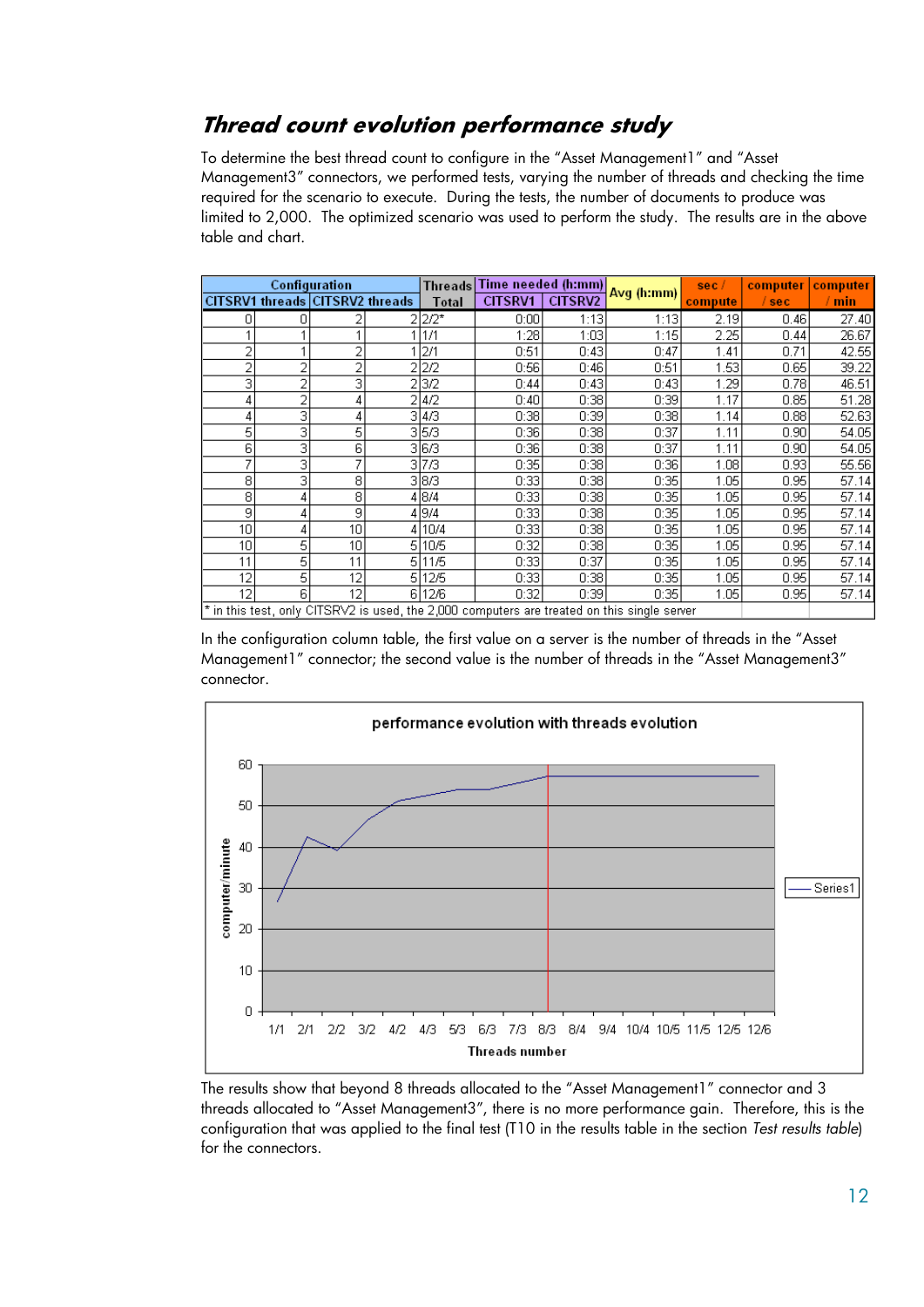Don't be surprised that the computer/minute ratio is less important than in the results in the section *Test results table*. Indeed, there is a fixed time used to query the Enterprise Discovery database, and its impact on a test with 2,000 documents is more important than its impact on a test with 50,000 documents. So the computer/minute ratio will be more important as you treat more computers. What is important to remember here is that after a certain amount of threads is configured, there is no more performance gain. We suggest you perform the same tests in your environment to determine the best configuration, as it may vary according to your servers' capabilities and other factors.

### **Resource consumption on servers**

Measures were performed on a one-hour time-frame. Memory and CPU evolutions stay the same after this period. The results concern the most optimized scenario (that used in T10).

### **ACSRV**





**Note**: ACSRV has 4 GB memory.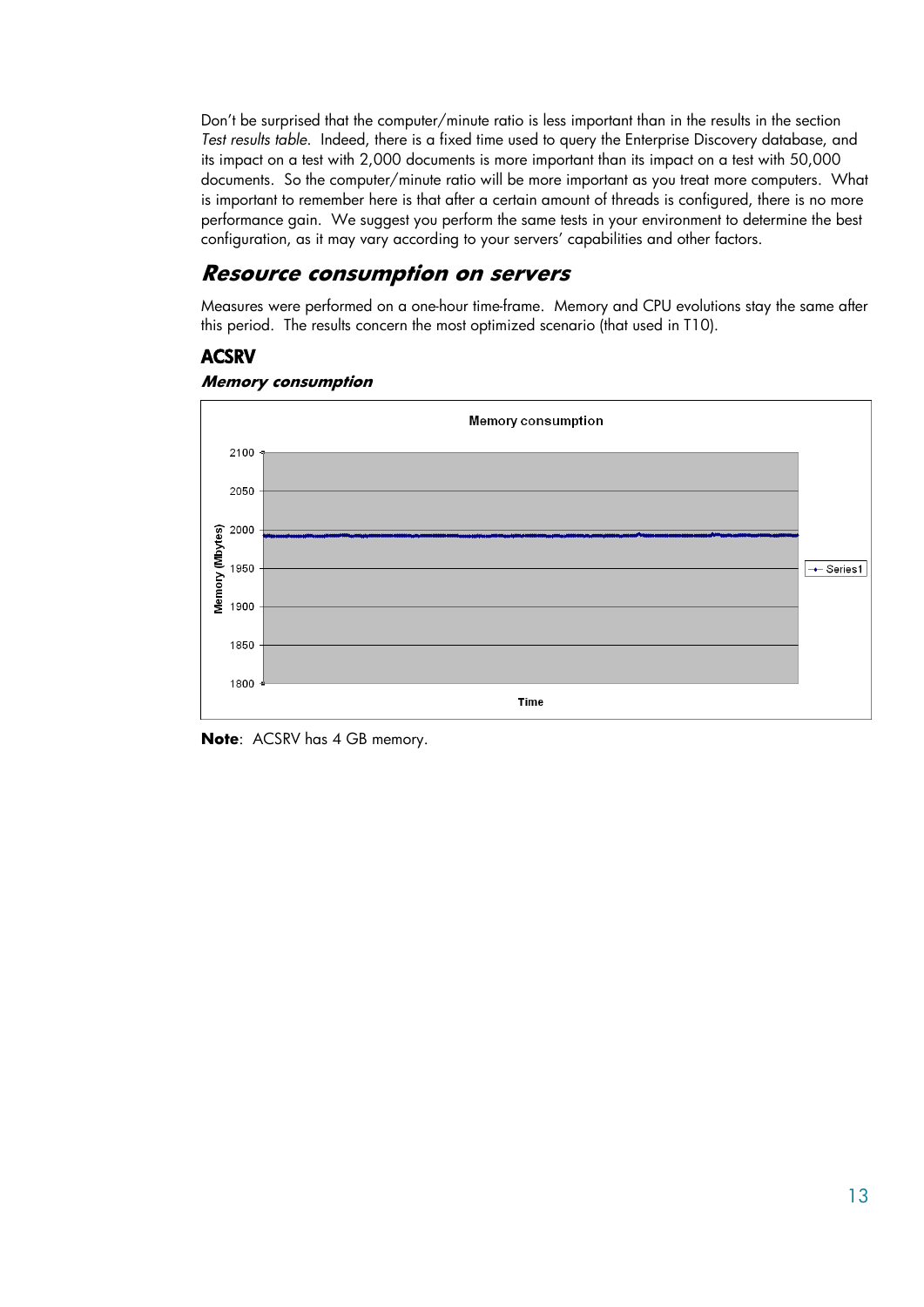

### CITSRV1

#### **Memory consumption**



**Note**: CITSRV1 has 2 GB memory.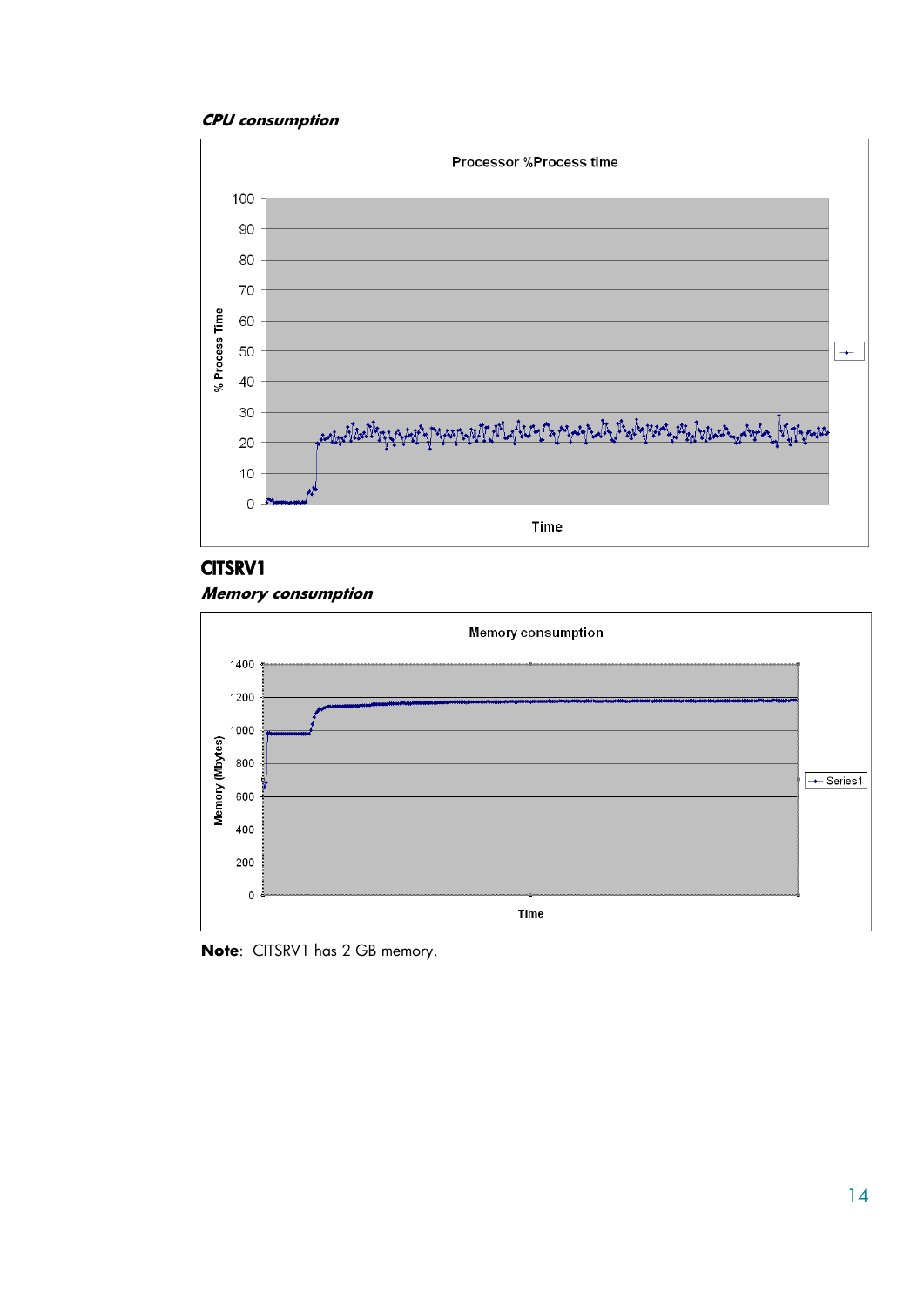

#### CITSRV2





**Note**: CITSRV2 has 1.5 GB memory.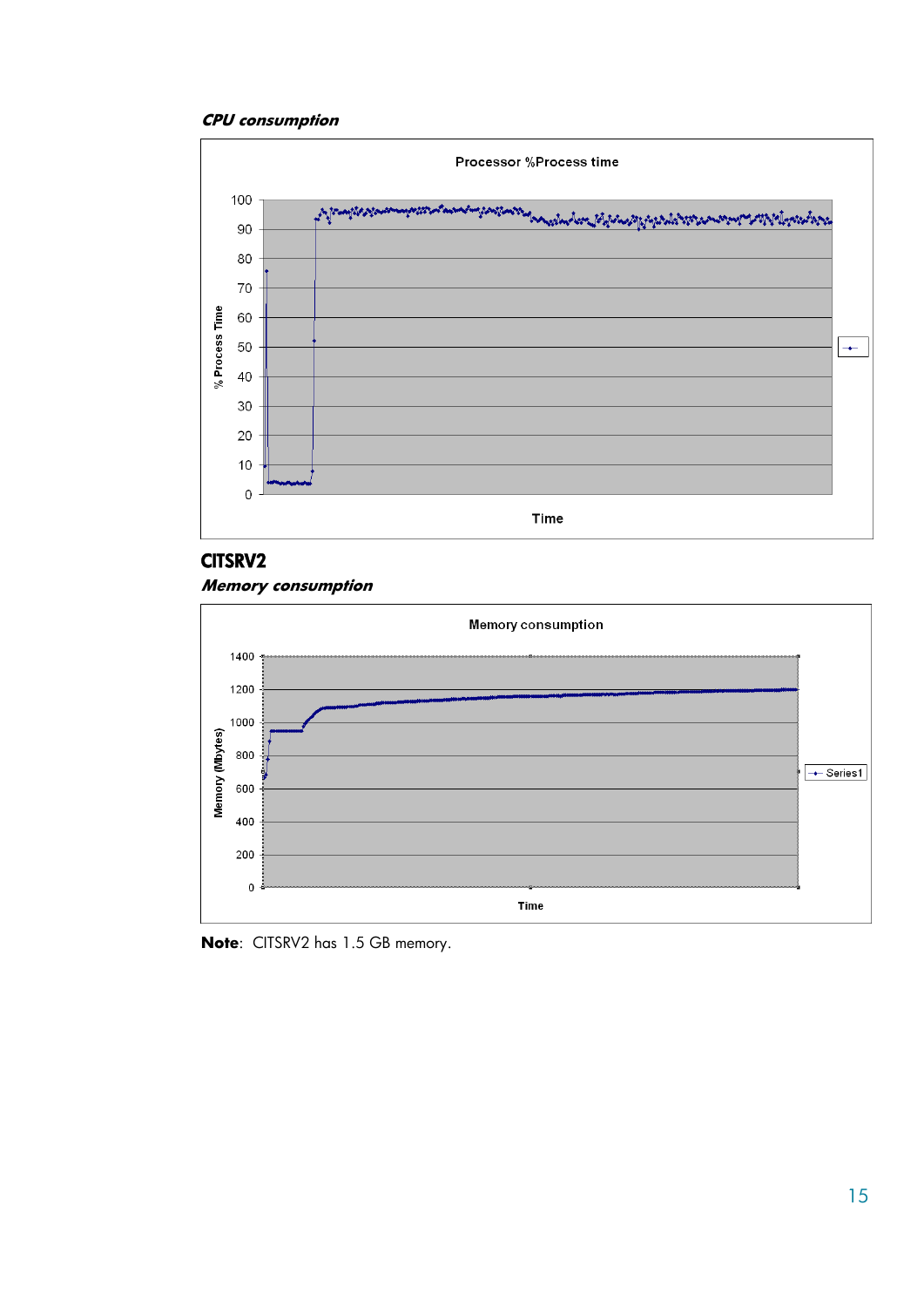

### EDSRV





**Note**: EDSRV has 4 GB memory.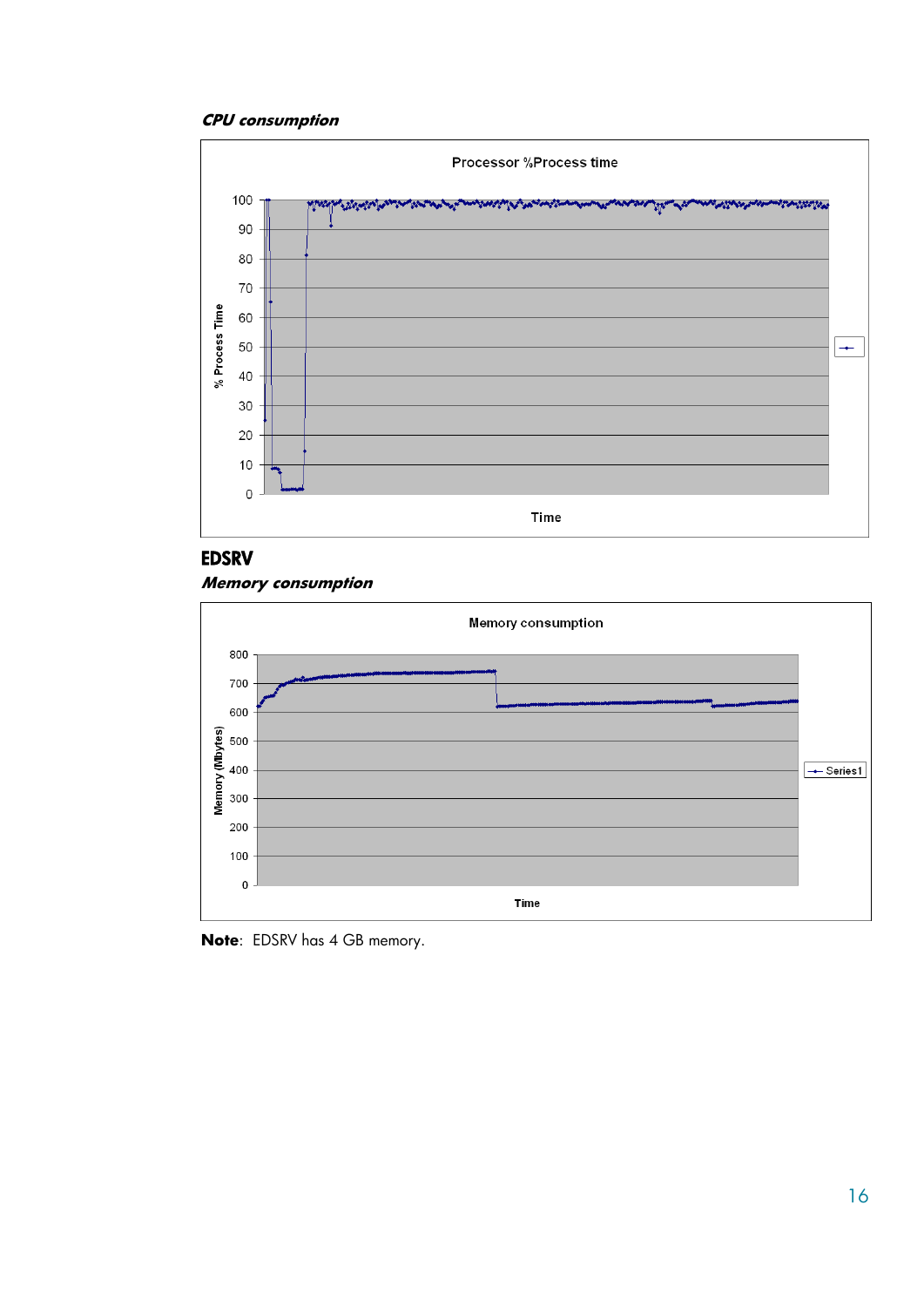

Memory and CPU consumption is not the same in the first 5 minutes of the scenarios' execution. During this period, ACSRV, CITSRV1 and CITSRV2 do not consume a lot of CPU and memory, whereas EDSRV consumes a lot. It is indeed the period of document production, where Connect-It queries the source database; where resources are consumed on the source database to perform the queries (such as on EDSRV), and other servers wait for the result.

During the treatments, ACSRV resources are not completely used: more than 70% of the CPU is available and only half of the memory is used. Nevertheless, CITSRV1 and CITSRV2 CPU are completely used. This means than the Connect-It servers are at their maximum, but not the Asset Manager server. So it is still possible to achieve better performance results by adding a third Connect-It server.